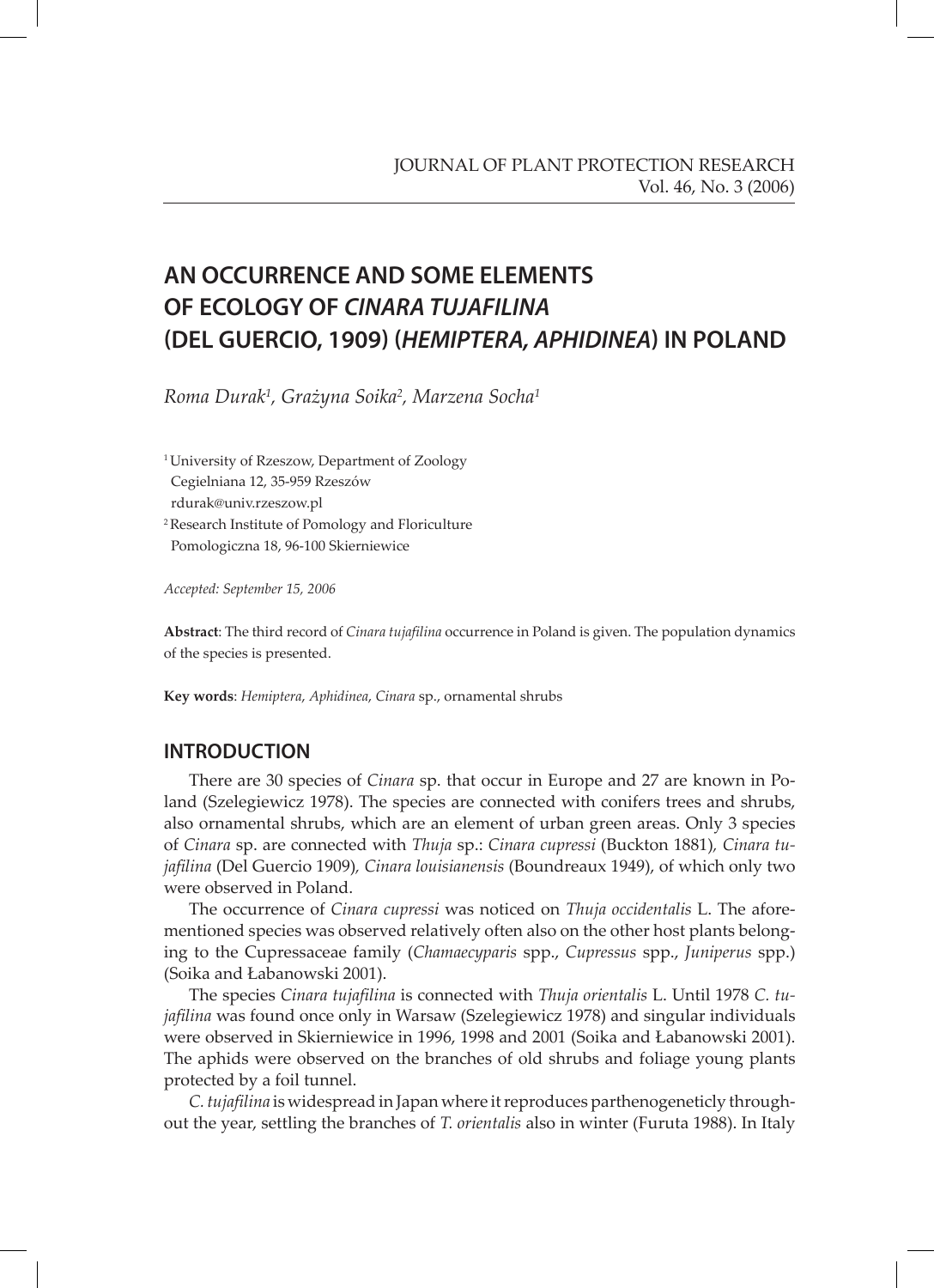it was observed on branches in spring and autumn, whereas in winter it migrated to shrub roots. (Colombo and Parisini 1984).

The studies were performed to examine the number and dynamics of *C. tujafilina* populations on the shrubs.

#### **MATERIALS AND METHODS**

The material from *Thuja orientalis* was collected on two plots in public gardens in Rzeszów and one in arboretum at Bolestraszyce. Five shrubs of *Thuja* were chosen in selected areas. Those plants were not subjected to any protective treatments. Material was collected from the beginning of May to the end of February at the interval of 14 days. Sampling took place by means of sweeping net.

#### **RESULTS AND DISCUSSION**

The populations of *C. tujafilina* were found in Rzeszów and Bolestraszyce (Fig. 1) in the years 2004–2005. It is the third record of this species occurrence. The total number of collected apterous viviparous females in the years 2004–2005 was 3516 and of alate viviparous females was 87 (leg., coll. R. Durak). *C. tujafilina* is apparently entirely anholocyclic and monoecious species on *Cupressacae* (Blackman and Eastop 1988). Only anholocyclic forms were observed on *T. orientalis* in Poland. Apterae are reddish-brown with a dorsal pattern of white wax and two dark divergent curved bands. *C. tujafilina* differs in colour of femora from *C. cupressi* (Fig. 2). Distal part of femora is pale. Tibia is dark only at apices. Body is over 3.5 mm long (Blackman and Eastop 1988).



Fig. 1. Distribution of *Cinara tujafilina* in Poland: 1 – records before 2001, 2 – new record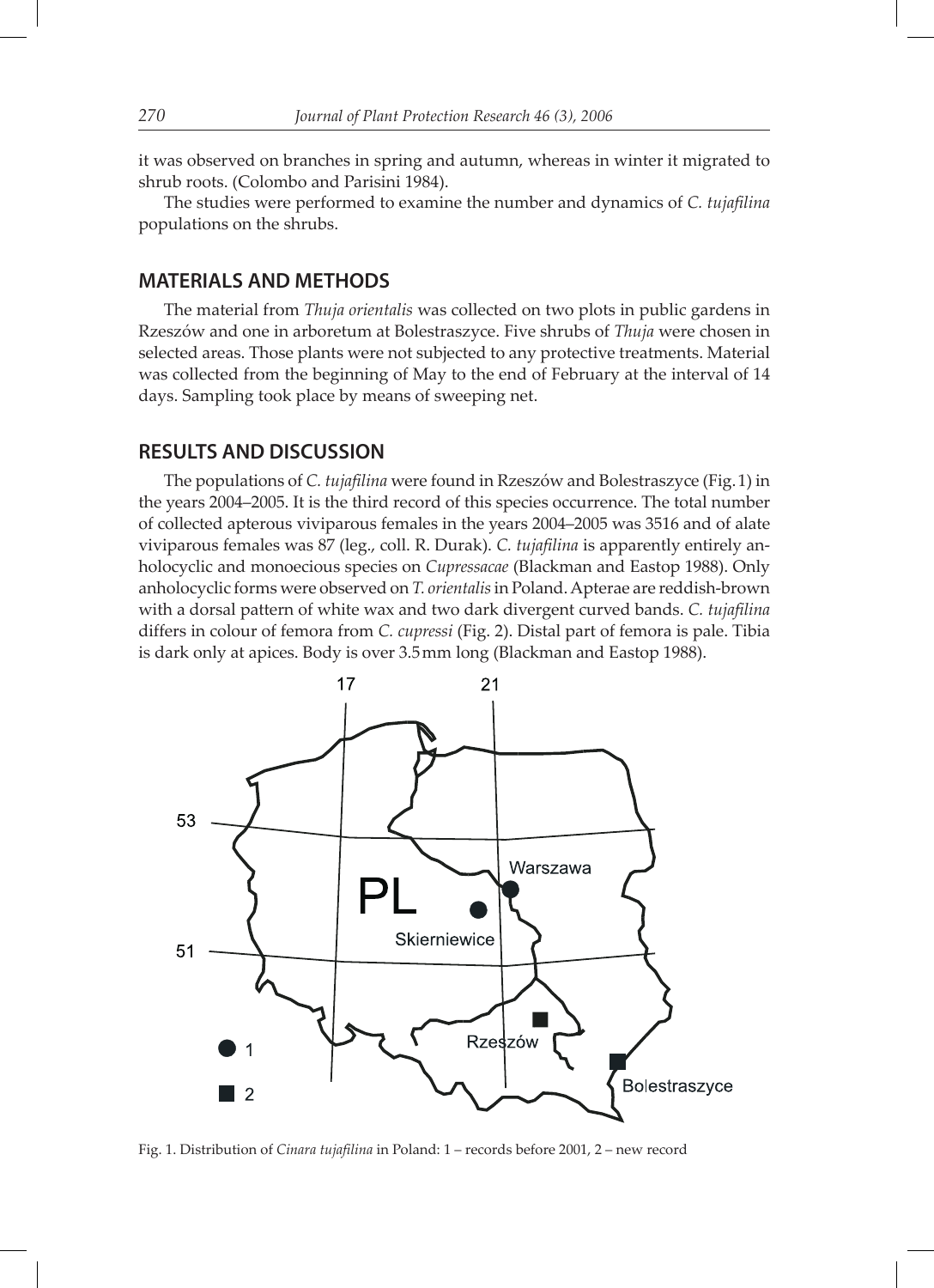

Fig. 2. Distal parts of femora and apices of tibia of apterous vivipara: *Cinara cupressi*: A, B; *Cinara tujafilina*: C, D

The number and dynamics of *C. tujafilina* were examined on designated plots (Fig. 3). Changes were in their number were analogous in each plot. The individuals were being observed starting from the end of August to the beginning of February. The main observations were focused on the apterous parthenogenetic females and larvae. The colonies were frequently visited by ants. The species demonstrated the maximum occurrence in the middle of September. The alate females were sparse and occured in September and most numerously in October. In the middle of October a part of the population migrated to the plant roots. The rest of the population was still present on *T. orientalis* branches being able to survive in the temperatures down to –13°C. Individuals from none of the populations were observed in spring. However, singular apterous viviparous females and larvae were found in June 1998 and in May 2001 and alate viviparous females at May 2001 in Skierniewice (Soika and Łabanowski 2001). All of the individuals found in spring and early summer were collected from the shrubs protected by a foil tunnel, which perhaps influenced the occurrence of the species in spring.

*C. tujafilina* has a different life cycle in the South-Eastern part of Poland than in Japan (Furuta 1988) and Italy (Colombo and Parisini 1984). Weather conditions have an effect on the dynamics of aphid population and dates of occurrence (Leszczyński 1990; Jaśkiewicz B. 2000). Once of the important factors is temperatures in the spring period. Too low temperature in the spring and winter caused the absence of the aphid population. Aphid species *C. tujafilina* is colonizing the area and adjusting its cycle to weather conditions.

Adults and larvae suck plant juices from the phloem tissue. The damage caused by *C. tujafilina* lowered the ornamental value of shrubs and foliage discoloration.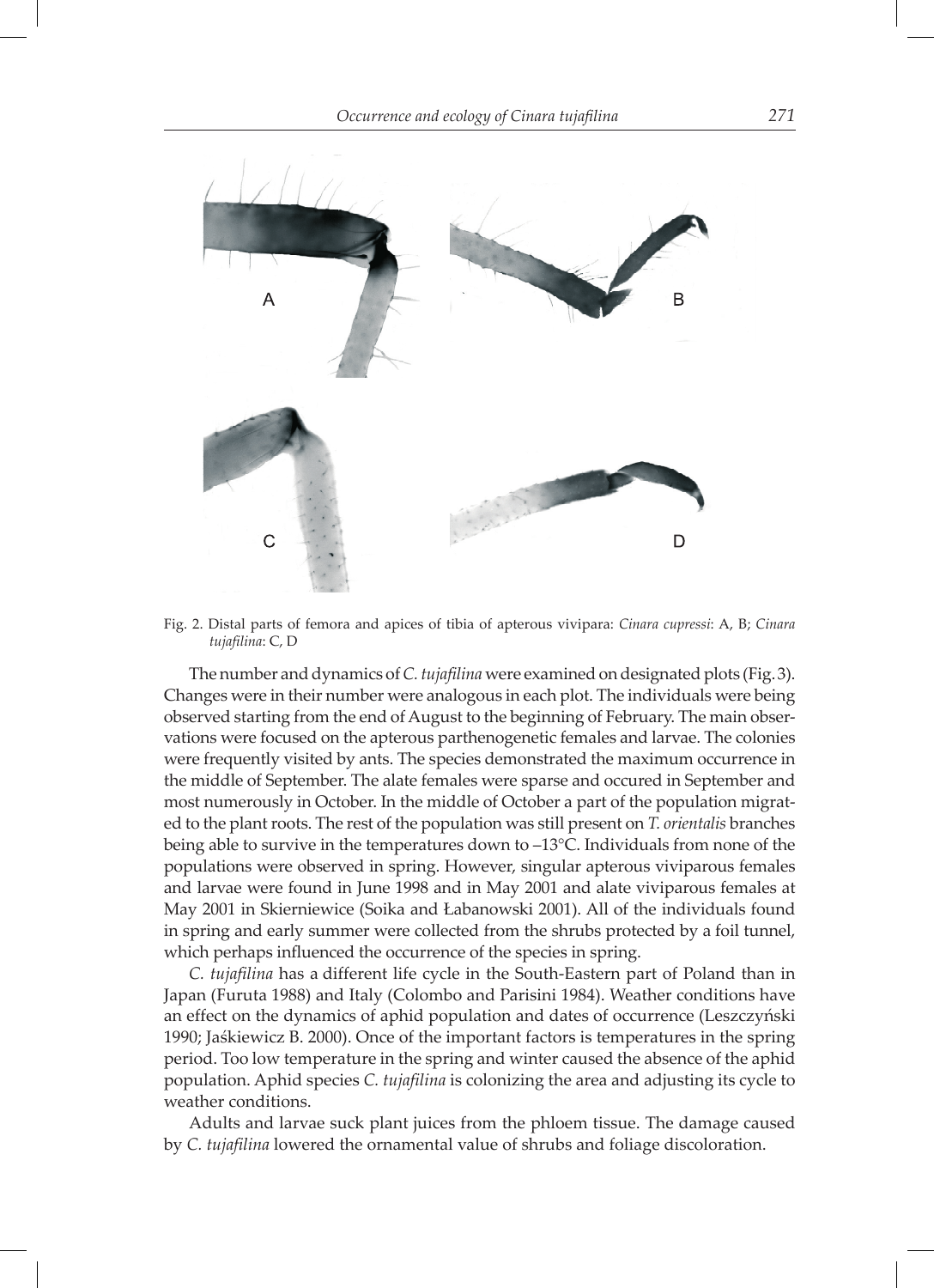

Fig. 3. Dynamics of the *Cinara tujafilina* population in 2004–2005 in Poland

### **CONCLUSIONS**

- 1. It is the third record of *Cinara tujafilina* occurrence in Poland.
- *2. C. tujafilina* is a new and important aphid pest of *T. orientalis,* mainly in gardens and nurseries.
- 3. The highest numbers of aphids were observed in the middle of September in Poland.

#### **ACKNOWLEDGEMENTS**

We would like to thank Professor W. Wojciechowski (University of Silesia) for confirming the identification.

## **REFERENCES**

- Blackman R.L., Eastop V.F. 1988. Aphids on the World's Trees. An identification and Information Guide. CAB International & The Natural History Museum, London, 986 pp.
- Colombo M., Parisini M. 1984. Nuovi acquisizioni sulla biliogia e sul controllo di *Cinara* (Del Guercio) (Aphidodea, Lachnidae). Booll. Zool. Agr. Bachic., 18: 191–194.
- Furuta K. 1988. Annual alternating population size of the thuja aphid, *Cinara tujafilina* (Del Guercio), and the impacts of syrphids and disease. J. Appl. Ent. 105: 344–354.
- Jaśkiewicz B. 2000. Cinara juniperi De Geer occurring on common juniperi. Aphids and Other Homopterous Insects, PAS, Olsztyn 7: 75–82.
- Leszczyński B. 1990. Wpływ czynników klimatycznych na populację mszyc zbożowych. Zesz. Probl. Post. Nauk Roln. 392: 121–131.
- Szelegiewicz H. 1978. Klucze do oznaczania owadów Polski. Pluskwiaki równoskrzydłe-*Homoptera,* Mszyce-*Aphidodea*,Wstęp i *Lachnidae*. PWN, Warszawa, 56 pp.
- Soika G., Łabanowski G. 2001. Aphids belonging to Cinara Curtis (Aphidodea, Lachnidae) the pests of ornamental conifers in Poland. Aphids and Other Homopterous Insects, PAS, Siedlce 8: 175–183.

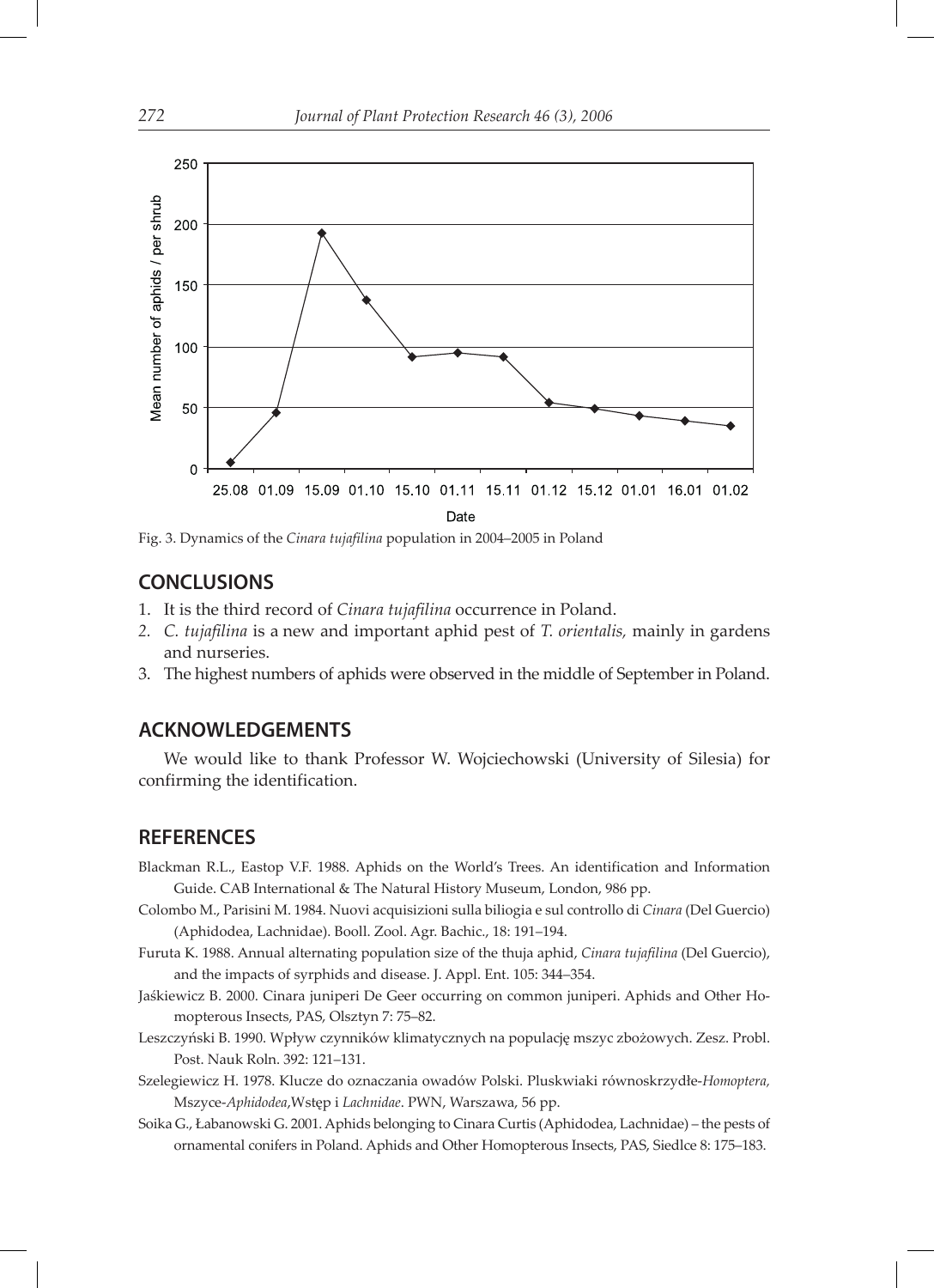### **POLISH SUMMARY**

## WYSTĘPOWANIE I EKOLOGIA MSZYCY CINARA TUJAFILINA (DEL GUERCIO, 1909) (HEMIPTERA, APHIDINEA) W POLSCE

W latach 2004–2005 znaleziono populacje mszycy *Cinara tujafilina* w Rzeszowie i Bolestraszycach, żerujące na krzewach ozdobnych tui (*Thuja orientalis*). Jest to do tej pory trzecie stwierdzone stanowisko tego gatunku w Polsce. Gatunek ten znaleziony został w Polsce do roku 1978 tylko raz w Warszawie. Pojedyncze osobniki były obserwowane w latach 1996, 1998 i 2001 w Skierniewicach. Została zbadana dynamika liczebności *C. tujafilina*. Osobniki były obserwowane od końca sierpnia do początku lutego. Głównie obserwowano bezskrzydłe dzieworodne samice i larwy. Kolonie były licznie odwiedzane przez mrówki. Gatunek wykazał maksimum występowania w połowie września. Uskrzydlone samice były w populacjach nieliczne i pojawiały się we wrześniu, najliczniej były obserwowane w październiku. W połowie października większość osobników populacji migrowała na korzenie roślin. Dynamika liczebności *C. tujafilina* występujących w Polsce różni się od ich cyklu życiowego w Japonii i Włoszech. Jest to gatunek kolonizujący nasz teren a jego cykl życiowy ulega przystosowaniu do panujących warunków klimatycznych. Zbyt niska temperatura zimą i wczesną wiosną powoduje nieobecność tego gatunku na roślinach wiosną w warunkach naturalnych, natomiast możliwa jest w warunkach szklarniowych. Jest to mało znany, ale ważny gatunek związany z tujami. Powoduje zmiany zabarwienia liści a nawet zasychanie całych pędów.